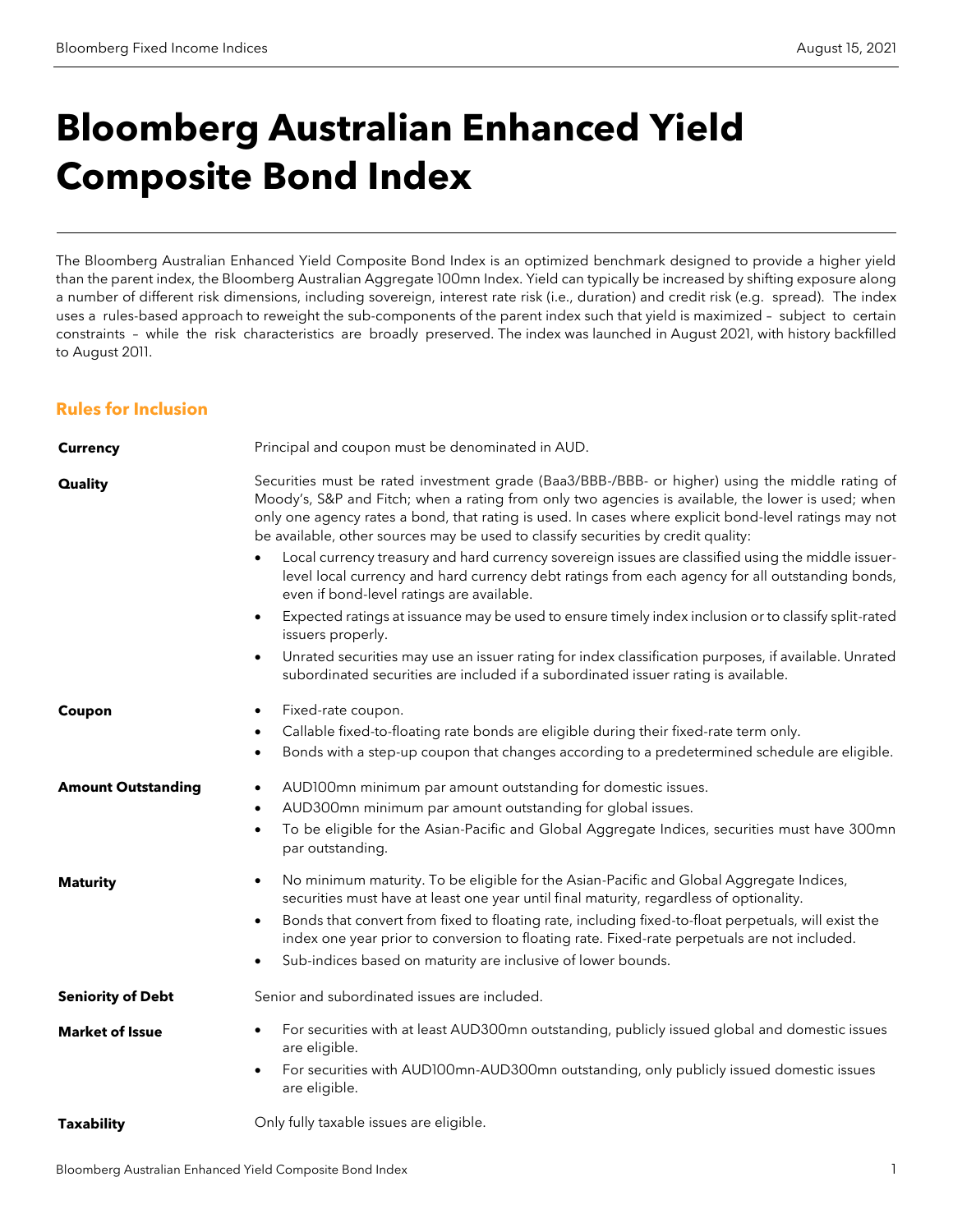### **Security Types** Included

- Bullet, puttable, sinkable/amortizing and callable bonds
- Original issue zero coupon bonds
- Fixed-rate and fixed-to-float capital securities

#### Excluded

- Contingent capital securities including traditional CoCos and contingent writedown securities, with explicit capital ratio or solvency/balance sheet-based trigger
- Bonds with equity type features (e.g., warrants, convertibles, preferreds, DRD/QDI-eligible issues)
- Inflation-linked bonds, floating-rate issues
- Fixed-rate perpetuals
- Private placements, retail bonds
- Structured notes, pass-through certificates
- Illiquid securities where reliable pricing is unavailable

# **Optimization Constraints and Calculations**

| <b>Overview</b>       | The Bloomberg PORT Optimizer is used to select and weight each sub component in the index. The<br>objective of the optimization is to maximize yield to worst.                                |
|-----------------------|-----------------------------------------------------------------------------------------------------------------------------------------------------------------------------------------------|
| <b>Sub Components</b> | • Australian Aggregate 100mn Government 1-5 Year                                                                                                                                              |
|                       | Australian Aggregate 100mn Government 5-7 Year                                                                                                                                                |
|                       | Australian Aggregate 100mn Government 7-10 Year                                                                                                                                               |
|                       | Australian Aggregate 100mn Government 10+ Year<br>$\bullet$                                                                                                                                   |
|                       | Australian Aggregate 100mn Non-Government 1-5 Year                                                                                                                                            |
|                       | Australian Aggregate 100mn Non-Government 5-7 Year                                                                                                                                            |
|                       | Australian Aggregate 100mn Non-Government 7-10 Year                                                                                                                                           |
|                       | Australian Aggregate 100mn Non-Government 10+ Year                                                                                                                                            |
| <b>Constraints</b>    | OAD (option-adjusted-duration) must be within I years of the parent index.                                                                                                                    |
|                       | Contribution to OAD from the Government sub components must be within 50-85%.                                                                                                                 |
|                       | Sum of Government components must be between 40-75% of the overall index.<br>$\bullet$                                                                                                        |
|                       | Minimum weight of each sub component must be at least 5%. This constraint was relaxed during<br>the backtest for Australian Aggregate 100mn Non-Government 10+ Year due to the lack of bonds. |
|                       | Active total risk, as calculated by the Bloomberg multi-factor fixed income risk model, must be<br>within 2% of the parent index. This is an annualized measure.                              |
| <b>Turnover</b>       | Turnover is calculated as two-way turnover: buys and sells.                                                                                                                                   |
|                       | The optimizer sets a 5% turnover constraint each month; this turnover constraint is increased by 0.5%<br>if the optimizer is unable to find a feasible result.                                |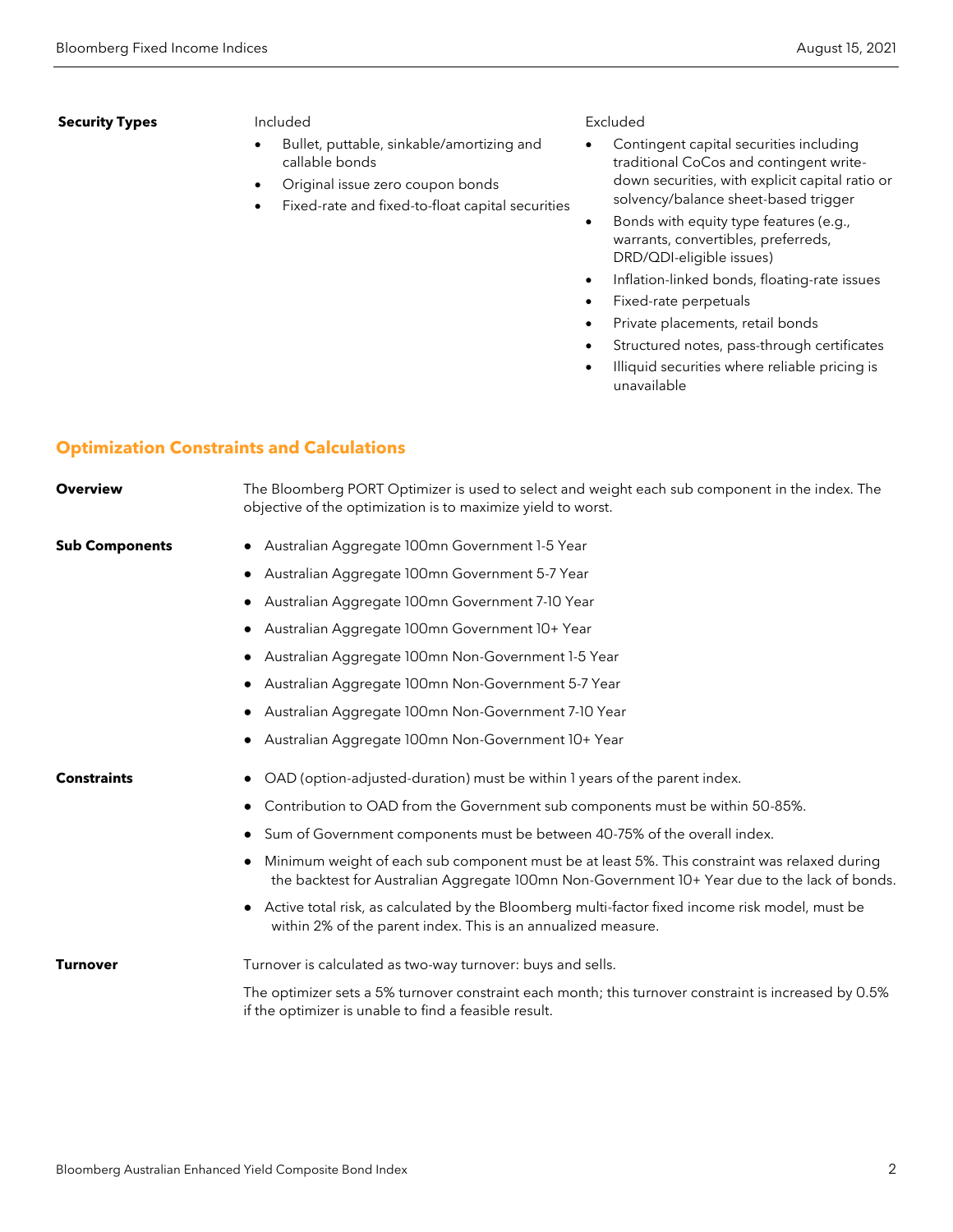# **Rebalancing Rules**

| <b>Frequency</b>                            | For each index, Bloomberg maintains two universes of securities: the Returns (Backward) and the<br>Projected (Forward) Universes. The composition of the Returns Universe is rebalanced at each month-<br>end and represents the fixed set of bonds on which index returns are calculated. The Projected<br>Universe is a forward-looking projection that changes daily to reflect issues dropping out of and<br>entering the index but is not used for return calculations. On the last business day of the month (the<br>rebalancing date), the composition of the latest Projected Universe becomes the Returns Universe for<br>the following month. |
|---------------------------------------------|---------------------------------------------------------------------------------------------------------------------------------------------------------------------------------------------------------------------------------------------------------------------------------------------------------------------------------------------------------------------------------------------------------------------------------------------------------------------------------------------------------------------------------------------------------------------------------------------------------------------------------------------------------|
| <b>Index Changes</b>                        | During the month, indicative changes to securities (credit rating change, sector reclassification,<br>amount outstanding changes, corporate actions, ticker changes, etc.) are reflected daily in both the<br>Projected and Returns Universe of the index. These changes may cause bonds to enter or fall out of<br>the Projected Universe of the index on a daily basis, but will affect the composition of the Returns<br>Universe at month-end only, when the index is next rebalanced.                                                                                                                                                              |
| <b>Reinvestment of Cash</b><br><b>Flows</b> | Intra-month cash flows from interest and principal payments contribute to monthly index returns but<br>are not reinvested at a short-term reinvestment rate between rebalance dates. At each rebalancing,<br>cash is effectively reinvested into the Returns Universe for the following month so that index results<br>over two or more months reflect monthly compounding.                                                                                                                                                                                                                                                                             |
| <b>New Issues</b>                           | Qualifying securities issued, but not necessarily settled on or before the month-end rebalancing date,<br>qualify for inclusion in the following month's index if required security reference information and<br>pricing are readily available.                                                                                                                                                                                                                                                                                                                                                                                                         |

# **Pricing and Related Issues**

| <b>Sources &amp; Frequency</b> | All bonds in the index are priced daily using Bloomberg's evaluated pricing service, BVAL.                                                                                                                                                                                                                                                                                                                                                             |
|--------------------------------|--------------------------------------------------------------------------------------------------------------------------------------------------------------------------------------------------------------------------------------------------------------------------------------------------------------------------------------------------------------------------------------------------------------------------------------------------------|
| <b>Pricing Quotes</b>          | Bonds are quoted as a percentage of par.                                                                                                                                                                                                                                                                                                                                                                                                               |
| <b>Timing</b>                  | Sydney 5 pm.<br>$\bullet$<br>If the last business day of the month is a public holiday in a major regional market, prices from the<br>$\bullet$<br>previous business day are used to price bonds in the particular market.                                                                                                                                                                                                                             |
| <b>Bid or Offer Side</b>       | Bonds in the index are priced on the bid side.                                                                                                                                                                                                                                                                                                                                                                                                         |
| <b>Settlement Assumptions</b>  | T+1 calendar day settlement basis. At month-end, settlement is assumed to be the first day of the<br>following month, even if the last business day is not the last day of the month, to allow for one full<br>month of accrued interested to be calculated.                                                                                                                                                                                           |
| <b>Verification</b>            | Daily price moves for each security are analyzed by the index pricing team. Index users may also<br>challenge price levels, which are then reviewed and updated as needed using input from various<br>sources.                                                                                                                                                                                                                                         |
| <b>Currency Hedging</b>        | Returns hedged to various currencies are published for the index. The FX hedging methodology takes<br>rolling one-month forward contracts that are reset at the end of each month and hedges each non-<br>reporting currency denominated bond in the index into the reporting currency terms. No adjustment is<br>made to the hedge during the month to account for price movements of constituent securities in the<br>returns universe of the index. |
| <b>Calendar</b>                | The index follows the Australian bond market holiday schedule.                                                                                                                                                                                                                                                                                                                                                                                         |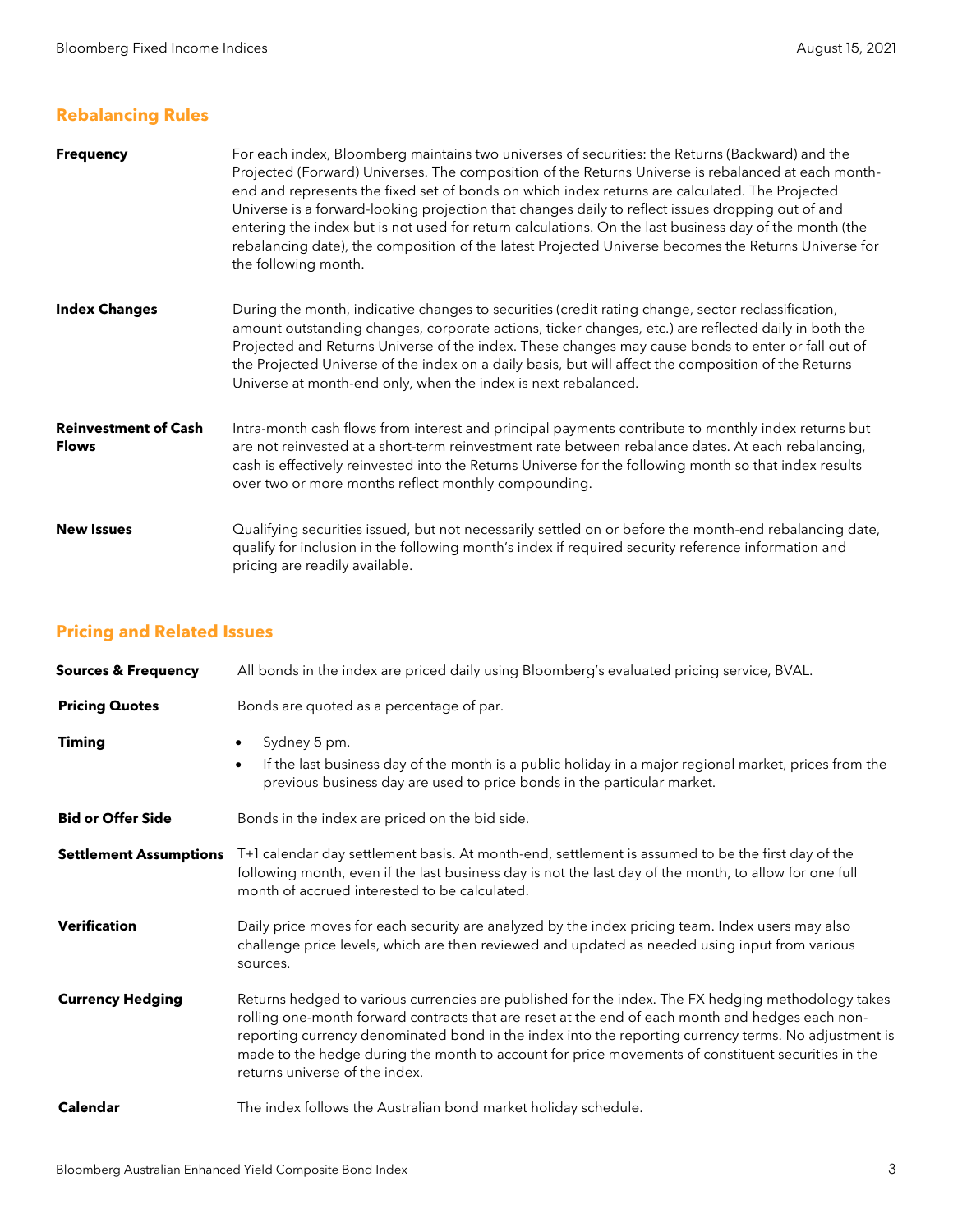# **Accessing Index Data**

**Bloomberg Terminal®** Bloomberg benchmarks are the global standard for capital markets investors.

- INDE<GO> The Bloomberg Indices dashboard page, which contains daily, monthly, and year-todate index returns for key indices from each index family as well as a link to index publications.
- IN<GO> The Bloomberg Index Browser displays the latest performance results and statistics for the indices as well as history. IN presents the indices that make up Bloomberg's global, multi-asset class index families into a hierarchical view, facilitating navigation and comparisons. The "My Indices" tab allows a user to focus on a set of favorite indices.
- DES<GO> The index description page provides transparency into an individual index including membership information, aggregated characteristics and returns, and historical performance.
- INP<GO> The Bloomberg Indices Publications page, which includes methodologies, factsheets, monthly reports, announcements and technical notes. A user may also subscribe to index publications via the "Actions" button.
- PORT<GO> Bloomberg's Portfolio & Risk Analytics solution includes tools to analyze the risk, return, and current structure of indices. Analyze the performance of a portfolio versus a benchmark or use models for performance attribution, tracking error analysis, value-at-risk, scenario analysis, and optimization.

| <b>Bloomberg Indices</b><br>Website<br>(www.bloomberg.com/<br>indices) | The index website makes available limited index information including:                                                       |
|------------------------------------------------------------------------|------------------------------------------------------------------------------------------------------------------------------|
|                                                                        | Index methodology and factsheets                                                                                             |
|                                                                        | • Current performance numbers for select indices                                                                             |
| <b>Data Distribution</b>                                               | Index subscribers may choose to receive index data in files. Files may include:                                              |
|                                                                        | Index level and/or constituent level returns and characteristics for any indices                                             |
|                                                                        | Automatic delivery of files via email or SFTP following the completion of the index production<br>process after market close |
|                                                                        | • Clients may receive standard files or may customize file contents                                                          |
|                                                                        | Index data is also available via authorized redistributors                                                                   |
| <b>Index Ticker</b>                                                    | 136601AU: Total Return AUD Unhedged                                                                                          |

# **Index Licensing**

Bloomberg requires index data licenses for services and products linked to the Indices

- Index or Constituent-Level Redistribution
- Exchange Traded Notes (ETNs)
- **OTC Derivative Products**
- Bond Pricing Service
- Index-Linked Insurance Products
- **Custom Index Solutions**
- Exchange Traded Funds (ETFs)
- **Mutual Funds**
- Separately Managed Accounts (SMAs)